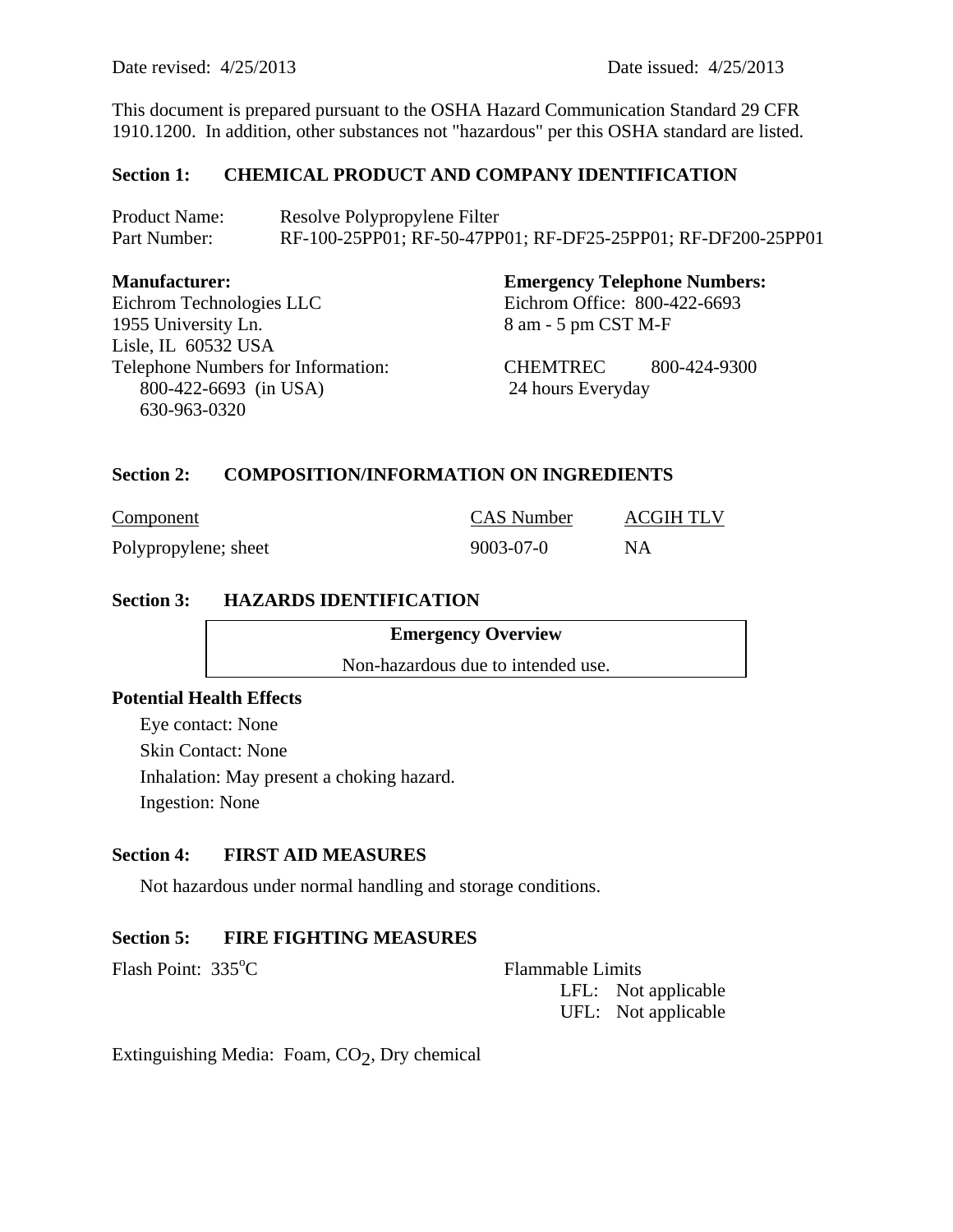| <b>Research Material Safety Data Sheet</b> |                              | Eichrom Technologies LLC, Lisle, IL 60532                    |
|--------------------------------------------|------------------------------|--------------------------------------------------------------|
| Date Revised: 4/25/2013                    |                              | Date Issued: 4/25/2013                                       |
| Product Name:                              | Resolve Polypropylene Filter |                                                              |
| Part Number:                               |                              | RF-100-25PP01; RF-50-47PP01; RF-DF25-25PP01; RF-DF200-25PP01 |

- Fire and Explosion Hazards: Polymer does not support flame. Possible combustion products include carbon dioxide, carbon monoxide, ketones and aldehydes in addition to unidentified organic compounds. Highly toxic and irritating fumes may be released and extinguishing water runoff may be toxic.
- Fire Fighting Equipment: Wear positive pressure self-contained breathing apparatus and full personal protective equipment.

### **Section 6: ACCIDENTAL RELEASE MEASURES**

Sweep up material for disposal.

#### **Section 7: HANDLING AND STORAGE**

Normal warehouse storage in cool, dry area is satisfactory.

### **Section 8: EXPOSURE CONTROLS, PERSONAL PROTECTION**

#### **Engineering Controls**

Engineering Controls associated with the application of this product should be used.

#### **Personal Protective Equipment**

Wear impervious gloves and clean body-covering clothing. Wear safety glasses.

#### **Exposure Guidelines**

No exposure guidelines are established for this material.

#### **Section 9: PHYSICAL AND CHEMICAL PROPERTIES**

| Appearance: White sheet                           | Odor: low to none                           |
|---------------------------------------------------|---------------------------------------------|
| Viscosity: Not applicable                         | Vapor pressure $@$ 20 $°C$ : Not applicable |
| Boiling point: Not applicable                     | Melting Point: $130-170$ <sup>o</sup> C     |
| Vapor density: Not applicable                     | Solubility in water: Insoluble              |
| Specific gravity: $0.89 - 0.94$ g/cm <sup>3</sup> | pH: Not relevant                            |

#### **Section 10: STABILITY AND REACTIVITY**

#### **Chemical Stability (Conditions to avoid)**

Stable under normal handling and storage conditions.

#### **Incompatibility**

Avoid strong oxidizing agents. Avoid temperatures in excess of  $300^{\circ}$ C.

#### **Hazardous Decomposition Products**

Possible decomposition products include carbon dioxide, carbon monoxide, ketones and aldehydes in addition to unidentified organic compounds.